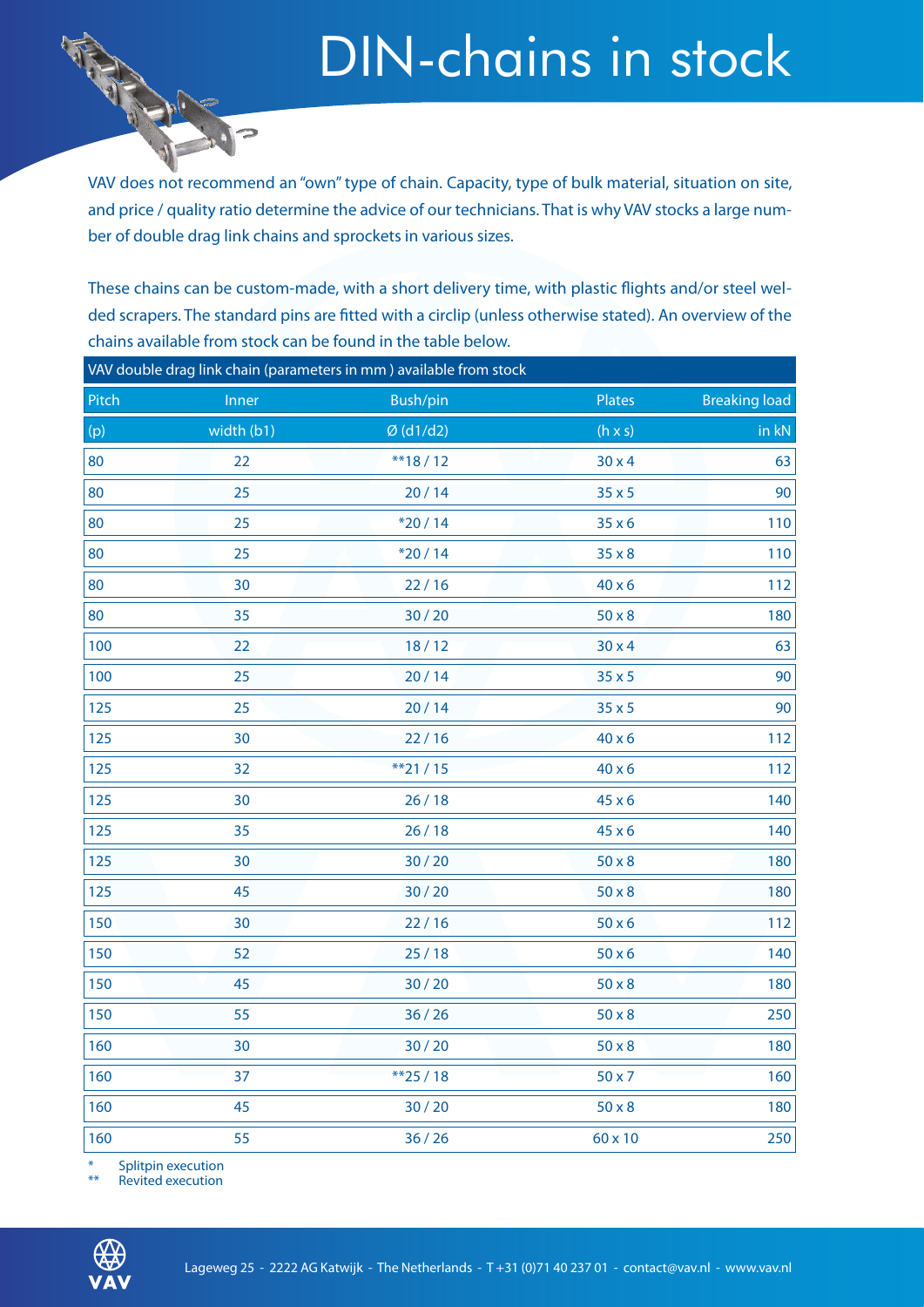## DIN 8165 - FV

Double drag link chains according to DIN 8165 (FV) and DIN 8167 (M) are available with connecting pins in a circlip, split pin and riveted version. The steel scrapers can be L-shape bent, welded and / or bolted with plastic profiles. It is also possible to attache special VAV plastic scrapers on every outside link. The chains can also be fitted with rollers. Delivery in different materials, (inductive) hardened is possible on request.



| DIN 8165 - FV - Double drag link chain (parameters in mm) |                   |       |       |       |                 |      |                 |       |                 |         |
|-----------------------------------------------------------|-------------------|-------|-------|-------|-----------------|------|-----------------|-------|-----------------|---------|
| <b>Breaking load in kN</b>                                | 63                | 90    | 112   | 140   | 180             | 250  | 315             | 400   | 500             | 630     |
| Inner width (b1)                                          | 22                | 25    | 30    | 35    | 45              | 55   | 65              | 70    | 80              | 90      |
| Bush $\overline{\varnothing}$ (d2)                        | 18                | 20    | 22    | 26    | 30              | 36   | 42              | 44    | 50              | 56      |
| $Pin \emptyset$ (d1)                                      | $12 \overline{ }$ | 14    | 16    | 18    | 20              | 26   | 30              | 32    | 36              | 42      |
| Plate height (h)                                          | 30                | 35    | 40    | 45    | 50              | 60   | 70              | 70    | 80              | 100     |
| Plate thickness (s)                                       | 4                 | 5     | 6     | 6     | 8               | 8    | 10 <sup>°</sup> | 12    | 12              | 12      |
| Small roller (d3)                                         | 26                | 30    | 32    | 36    | 42              | 50   | 60              | 60    | 70              | 80      |
| Large roller (d4)                                         | 40                | 48    | 55    | 60    | 70              | 80   | 90              | 100   | 110             | 120     |
| A-symmetric (d5/d6)                                       | 50/60             | 63/73 | 72/87 | 80/95 | 100/120 125/145 |      | 140/170         |       | 150/185 160/195 | 170/210 |
| Angle acc. DIN                                            | 30x4              | 40x5  | 40x6  | 50x7  | 50x7            | 65x7 | 70x9            | 70x11 | 80x12           | 100x12  |

Available in pitch (p): 40 - 50 - 63 - 80 - 100 - 125 - 135 -150 - 160 - 200 - 250 mm.

Other sizes and materials are available on request.

Conveyor components and solutions